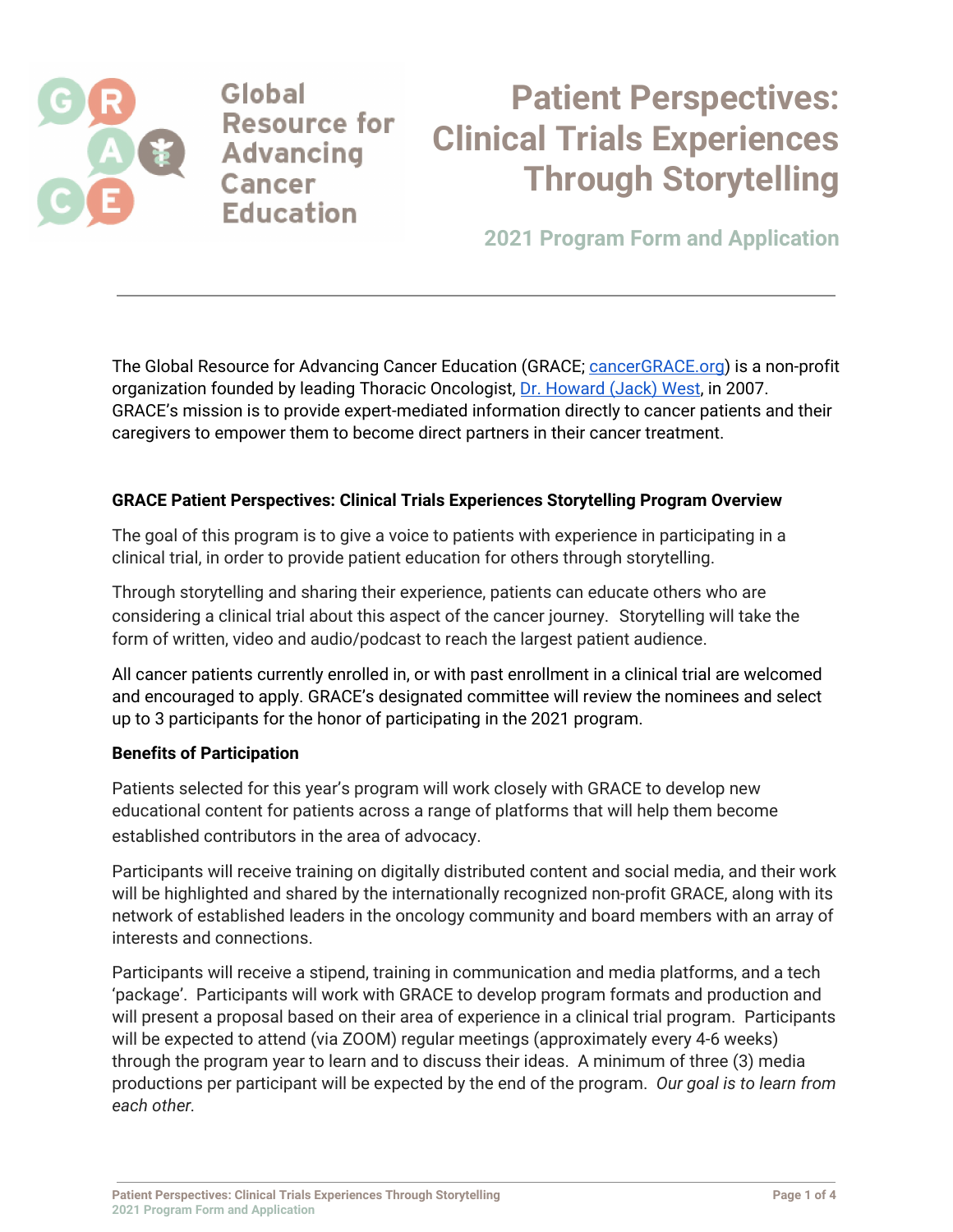2021 is our pilot year for this program, and we are excited to generate a platform for patient advocacy and sharing patient education in the area of clinical trials.

#### **Ideal Candidates**

Patients dealing with a cancer diagnosis that are currently or have been involved in a clinical trial who have a passion for helping others and for telling their story are ideal for this program. Applicants should have a particular interest and passion for communications, sharing experiences/storytelling, patient education, and looking for a way to give back to the cancer community. Patients with strong written and oral communication skills coupled with a passion for sharing experiences in order to educate and advocate will thrive in this program. GRACE will guide them through boosting their voice to help the cancer patient community.

All application forms must be submitted by **March 15, 2021** for consideration. Applicants will be contacted by March 31 with information regarding acceptance and the next steps.

Any questions, please contact [dbrock@cancergrace.org](mailto:dbrock@cancerGRACE.org) or 888-501-1025 x2.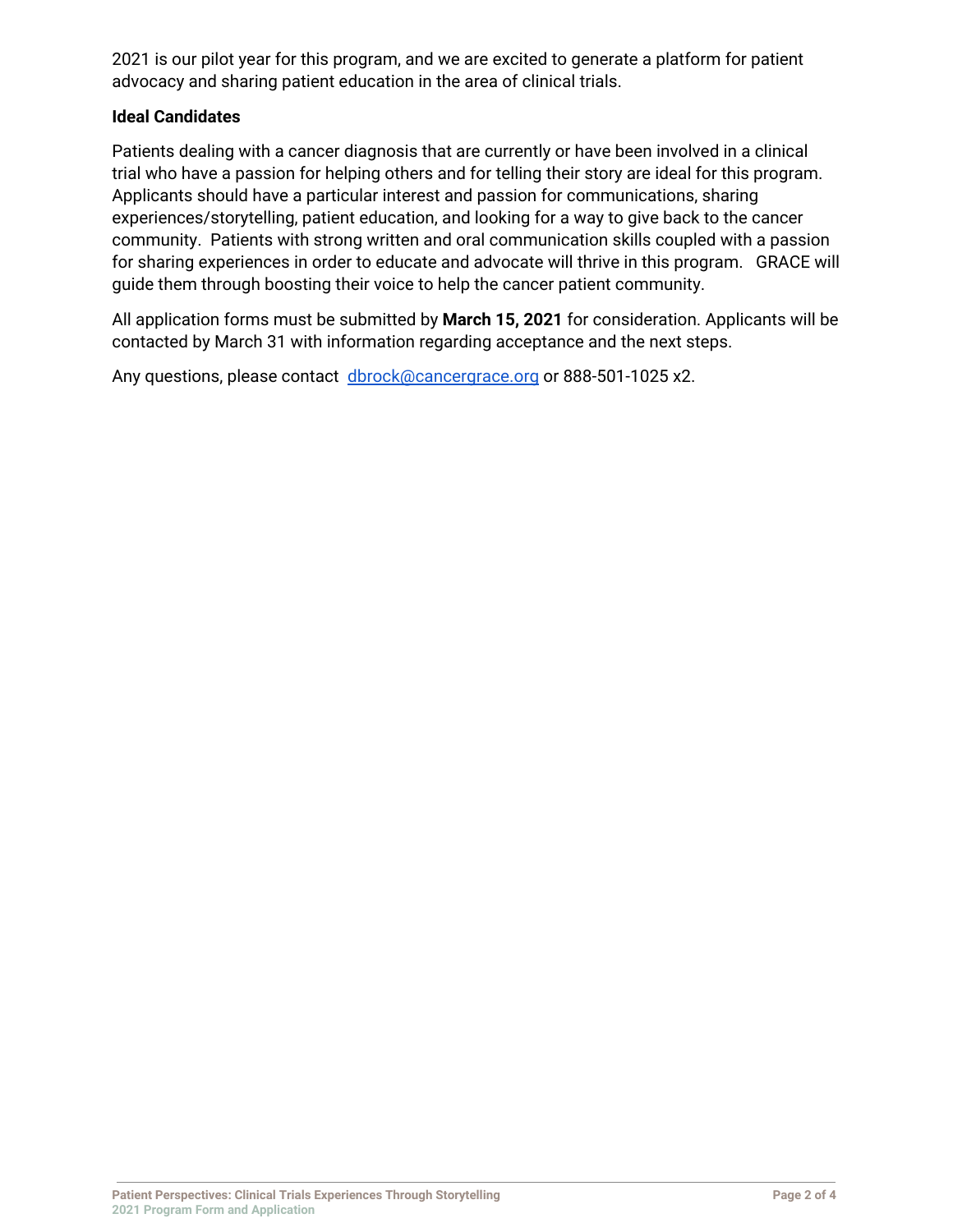## **GRACE Patient Perspectives: Clinical Trials Experiences Through Storytelling Program Application**

| <b>Name of Applicant:</b>                          |  |
|----------------------------------------------------|--|
| Email:                                             |  |
| <b>Phone Number:</b>                               |  |
| <b>Cancer Diagnosis:</b>                           |  |
| <b>Clinical Trial:</b>                             |  |
| Institution Involved in Clinical<br>Trial:         |  |
| <b>Date Clinical Trial Began:</b>                  |  |
| <b>Date Clinical Trial Ended if</b><br>Applicable: |  |

GRACE's mission is to deliver credible information about the most current and emerging treatment information to patients through a variety of media, including written articles, podcasts and video to reach the widest audience and empower patients to become partners in their cancer care.

If you are accepted into this program, which media style is your preferred method of delivery?

*Please rank from 1- 3, 1 being most preferred and 3 being least preferred:*

| Written |  | $1\quad 2\quad 3$ |  | <b>Audio/Podcast</b> |  |  |  | <sup>1</sup> 2 3 Video |  | $1 \quad 2 \quad 3$ |  |
|---------|--|-------------------|--|----------------------|--|--|--|------------------------|--|---------------------|--|
|---------|--|-------------------|--|----------------------|--|--|--|------------------------|--|---------------------|--|

Please rate your written communication skills:

| <b>Excellent</b><br><b>Very Good</b><br><b>Poor</b><br>Average<br>rair |  |
|------------------------------------------------------------------------|--|
|------------------------------------------------------------------------|--|

Please rate your oral communication skills:

| -air<br>Poor | Average | <b>Very Good</b> | <b>Excellent</b> |
|--------------|---------|------------------|------------------|
|--------------|---------|------------------|------------------|

Please rate your ability to stay abreast of the latest advances in cancer medicine:

| Poor | Fair | Average | <b>Very Good</b> | <b>Excellent</b> |
|------|------|---------|------------------|------------------|
|------|------|---------|------------------|------------------|